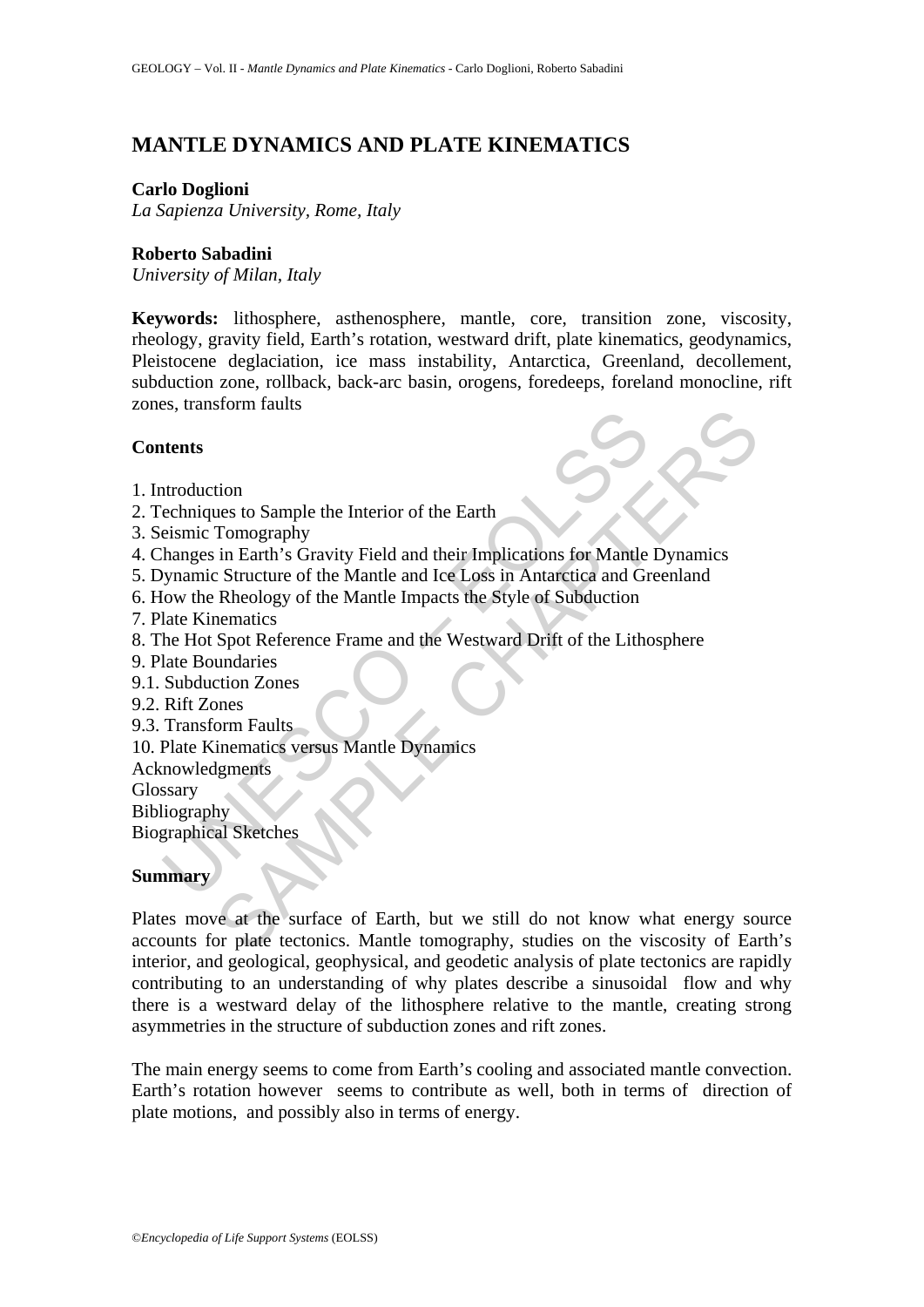# **1. Introduction**

Life on Earth is dependent on its atmosphere, which formed mainly as a result of mantle degassing through volcanoes and other forms. Volcanism on Earth is primarily a consequence of plate tectonics, and therefore the motion of crustal plates is a foundation of life on Earth. Plate tectonics lead to disasters such as earthquakes, volcanic eruptions, and landslides, but are also the engine for natural resources, from hydrocarbons to geothermy, mineral resources, water, and the spectacular landscapes that enhance our lives. In other words, we cannot live without plate tectonics, and it is very helpful to better understand the mechanisms and the structures associated with the movements of the lithosphere.

The lithosphere is subdivided in a number of plates; a plate is an element of the lithosphere characterized by its own independent velocity relative to the neighboring sections of the lithosphere. These differential velocities among plates generate plate tectonics. Approaching or separating plates are controlled by their relationship with the underlying mantle. There is a close link between what happens in Earth's mantle and what is going on at the surface. In this article we briefly describe what is understood about mantle dynamics and plate kinematics, and link the two.

# **2. Techniques to Sample the Interior of the Earth**

of the littlosphere characterized by its own independent velocity relative tions of the lithosphere. These differential velocities among placines. Approaching or separating plates are controlled by their relating mantle. T France of the manned of the manned of the matterized by its own independent velocity relative to the neighbor the lithosphere. These differential velocities among plates generate proparation of speriodic by their relations Nowadays, together with the study of magmatic rocks (that is, rocks formed deep in the Earth, but now found in its crust), satellite geodesy and seismic tomography are major tools for sampling the interior of Earth, to retrieve its innermost structure in terms of its density, and its elastic and rheological properties. "Rheology" covers a wide field of studies related to the creep and flow properties of metals, ice, or in this case, Earth's mantle. The term "rheology" can be used to indicate not only the field of study but also the property of flowing and creeping of materials, so that it is possible to speak of the rheology of ice or the rheology of the mantle. Rocks have the ability to "flow" under the impact of the stresses that originate from geodynamic processes. The major region of the Earth where geodynamic processes originate is the mantle, the portion of our planet between the rigid outer lithosphere, which is about 100 km thick, and the core, at a depth of 2890 km. Figure 1 is a sketch showing schematically the interior of our planet, with the mantle characterized by the fundamental property of creep, which means that the mantle rocks are able to flow when subject to shear stresses applied for time intervals typical of geological processes, from thousands to million years. In Figure 1, the two layers embedded between the elastic lithosphere and the core denotes the mantle. The mantle itself is subdivided into the upper and lower mantle, with the transition zone located at a depth of 670 km.

A key issue in geodynamics is the determination of the viscosity of the upper and lower mantle; the viscosity is higher in the lower mantle. The importance of the viscosity stands on the fact that the dynamics of the mantle and the kinematics of the plates are ultimately controlled by this parameter, which characterizes the flow properties of Earth's interior. The innermost portion of Earth is the core, as indicated in Figure 1, which differs substantially from the mantle in terms of rheological properties: the external core is in fact an inviscid fluid, whereas the internal core is solid and is the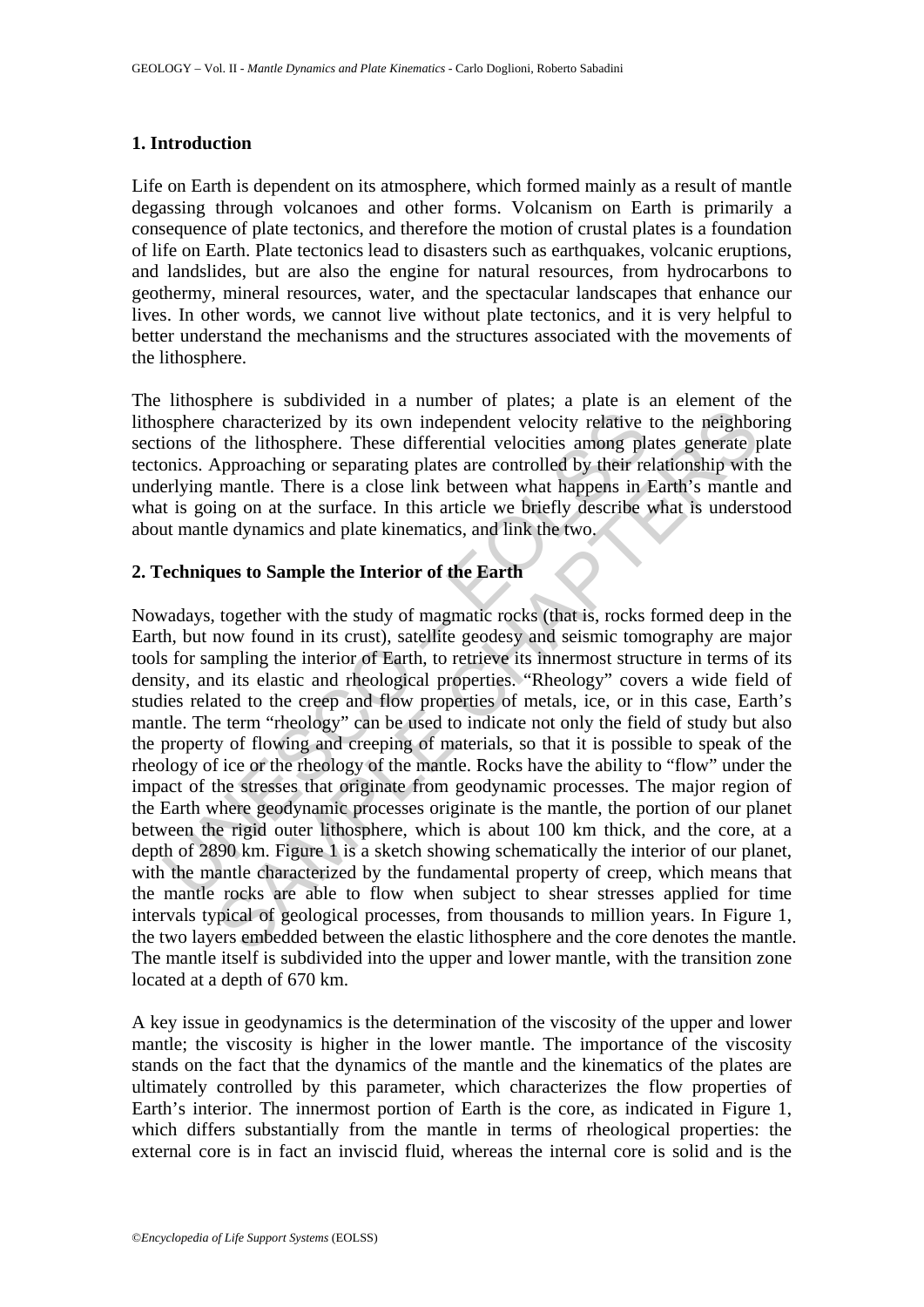densest part of the planet. The outermost layer of Earth is called the "lithosphere," and in contrast to the mantle, its viscosity is so high that it can be assumed to behave as an elastic body.



Figure 1. Model of Earth. The lithosphere is both oceanic and continental, and includes the crust. It is the outermost layer, and it behaves mainly as an elastic body. The upper and lower mantle are viscoelastic, which means that mantle rocks creep under the action of long-standing shear stresses, while the external core is an inviscid fluid. Variations in density in the mantle are inferred by seismic tomography, and they refer to variations relative to similar depths. Boundaries between the different layers represent changes in density and viscosity. Note that the different shells are interpreted to be shear zones. In particular the lithospheric movement is delayed westward relative to the mantle, determining a relative eastward mantle flow.

The five-layer model in Figure 1 (lithosphere, upper mantle, lower mantle, external core, and internal core) shows all the fundamental ingredients of Earth in terms of its rheological and dynamic properties.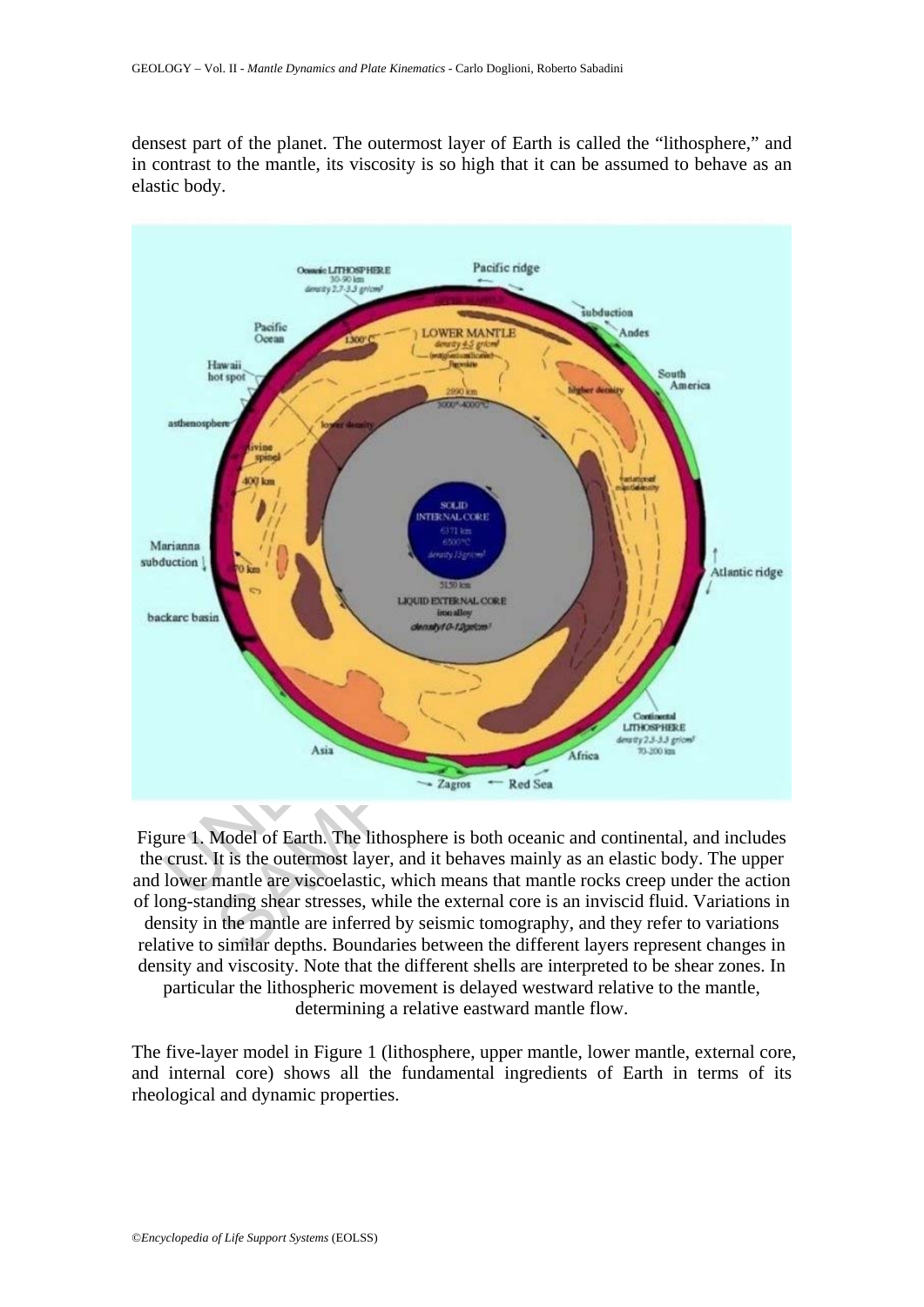### **3. Seismic Tomography**

Seismic tomography is the technique of inverting seismological data to retrieve a threedimensional image of the anomalies in seismic wave velocity within the media they cross. It is based on the physical phenomenon that the velocities of seismic waves (that is, waves triggered by earthquakes) are subject to change as they cross regions of Earth's mantle with different densities and elastic properties. The availability of a large amount of data from the well-recorded global seismicity thus makes it possible today to retrieve a picture of the structure of Earth's mantle, in terms of thermal and compositional anomalies.

Both surface wave and body waves can be used to detail the image of Earth's interior. Body waves are those that have the ability to cross the whole mantle, while surface ones propagate in proximity to the interfaces where the density or elastic properties of the Earth are discontinuous. The surface waves thus provide information on Earth's structure in the upper mantle, down to the depth of 670 km, where the interface between the upper and lower mantle is located. The body waves give information on the whole mantle and on Earth's core.

Seismic tomography provides a snapshot, an instantaneous picture today of a slowly, geologically evolving mantle. In principle, in order to use seismic tomography in a selfconsistent way it is necessary to compare the tomographic images of recent seismic movements with those obtained from mathematical models of the evolution of Earth's geological structures since the beginning of its formation.

by a discussion in proximity to the interfaces where the density or elastion<br>that are discontinuous. The surface waves thus provide informature in the upper mantle, down to the depth of 670 km, where the upper and lower ma So a moment who can even by view and more manned vanishes on the properties of discontinuous. The surface waves thus provide information on Eat the upper mantle, down to the depth of 670 km, where the interface between th Figure 2 provides an Equatorial cross-section of velocity anomalies through the mantle. The section through the upper mantle is the middle diagram, while the section through the lower mantle is the lower diagram. The diagrams show velocity anomalies, quantified in terms of percentage variations from a normal velocity, which corresponds to the velocity of a wave crossing a "normal" (not anomalous) region of the mantle. The velocity anomalies in the upper mantle correlate well with the Precambrian shields and mid-ocean ridges. Underneath the shields the velocity is higher (positive anomalies as high as 3% and 0.75% for S-and P-wave velocities), while in the hot regions of the mantle, corresponding to the mid-ocean ridges, the velocity is lower because of dissipative effects. This equatorial tomographic section shows a limited correlation between velocity anomalies in the lower mantle and those of the upper mantle.

The most noticeable feature in the lower mantle is the high velocity around the Pacific, which correlates with the Pacific subduction complex. Since velocity anomalies are related to elastic parameters and density, and therefore to the composition and temperature of mantle material and its fluid content, they can be considered as an instantaneous image of the thermal and compositional anomalies of the mantle. The effects of temperature and composition cannot be separated, and it could be that the seismic waves move more rapidly in the subcratonic upper mantle not only because it is cooler but also because it is compositionally different from the suboceanic mantle. In the interpretation of tomographic studies, problems related to error limitations and the resolution powers of the technique are important. The resolution in global studies, such as that portrayed in Figure 2, is limited to features with minimum horizontal and vertical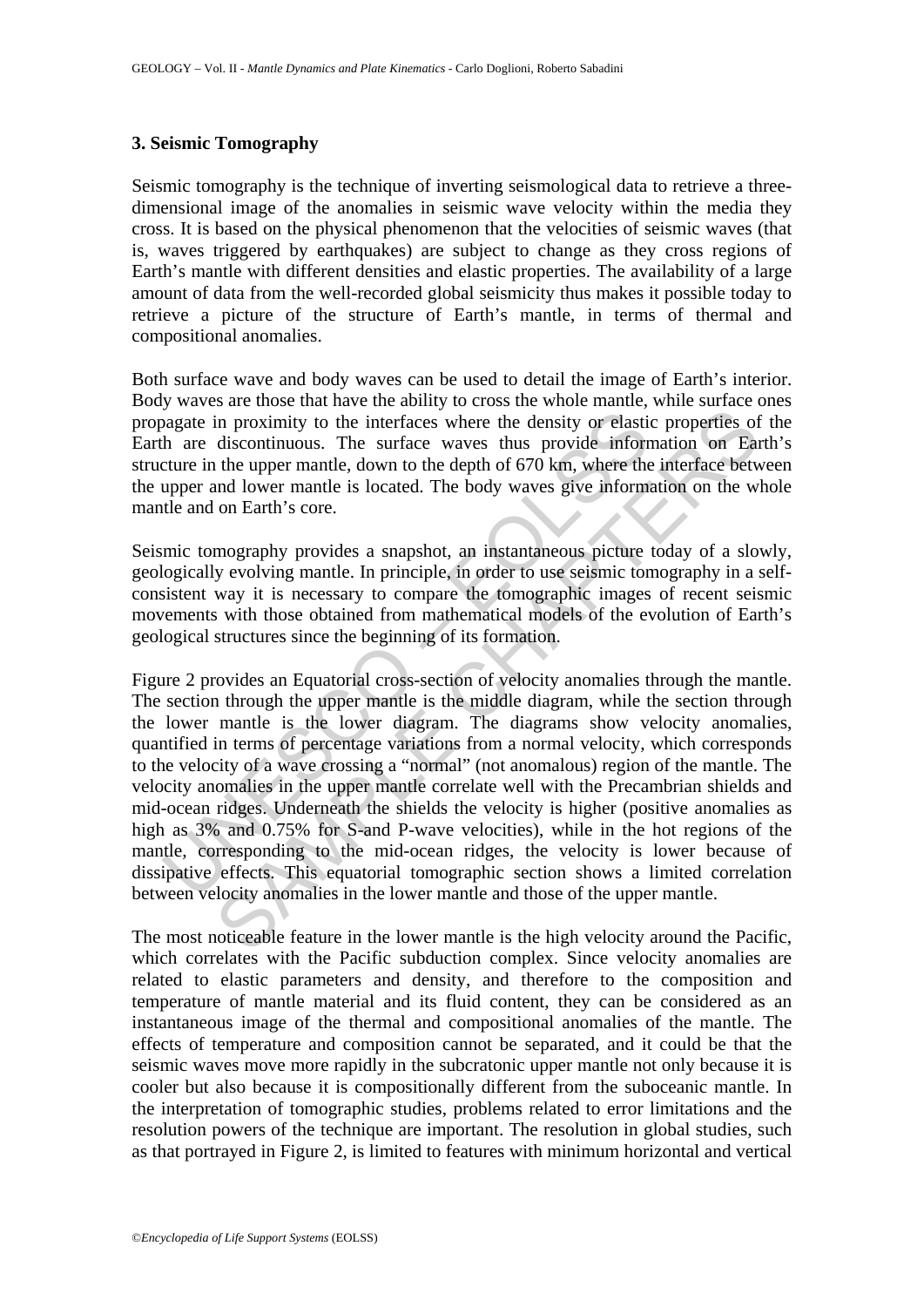dimensions of 2000–3000 km and 150–400 km respectively. More accurate resolution can be obtained today, particularly in regional tomographic studies.

Two main areas of low velocity occur in the mantle, in the central-south Pacific, and underneath southern Africa, providing a sort of bi-polarity. They correspond to the areas of positive anomalies of the geoid. They do not coincide with significant plate boundaries and occur beneath both oceanic and continental lithosphere, showing no apparent relationship with surface tectonics.



Figure 2. Equatorial cross-sections of seismic wave velocity anomalies, for shear waves (in the upper mantle, middle panel) and compressional waves (in the lower mantle, bottom panel). Source: Woodhouse and Dziewonski, 1984.

# **4. Changes in Earth's Gravity Field and their Implications for Mantle Dynamics**

Satellite geodesy is today undergoing rapid development, because of new technologies such as laser tracking of satellites and gradiometry (measurements of gradients of the gravity field), which make it possible to detect the gravity field, and in particular its time variations, with high accuracy and spatial resolution. A constellation of geodetic satellites, orbiting around the Earth at different altitudes, is sensitive to time variations in the gravity field, which cause perturbations in their orbits. These perturbations can be monitored by means of laser tracking from laser stations located at different sites on the surface of Earth. Laser beams are shot from a station to the satellite, and reflectors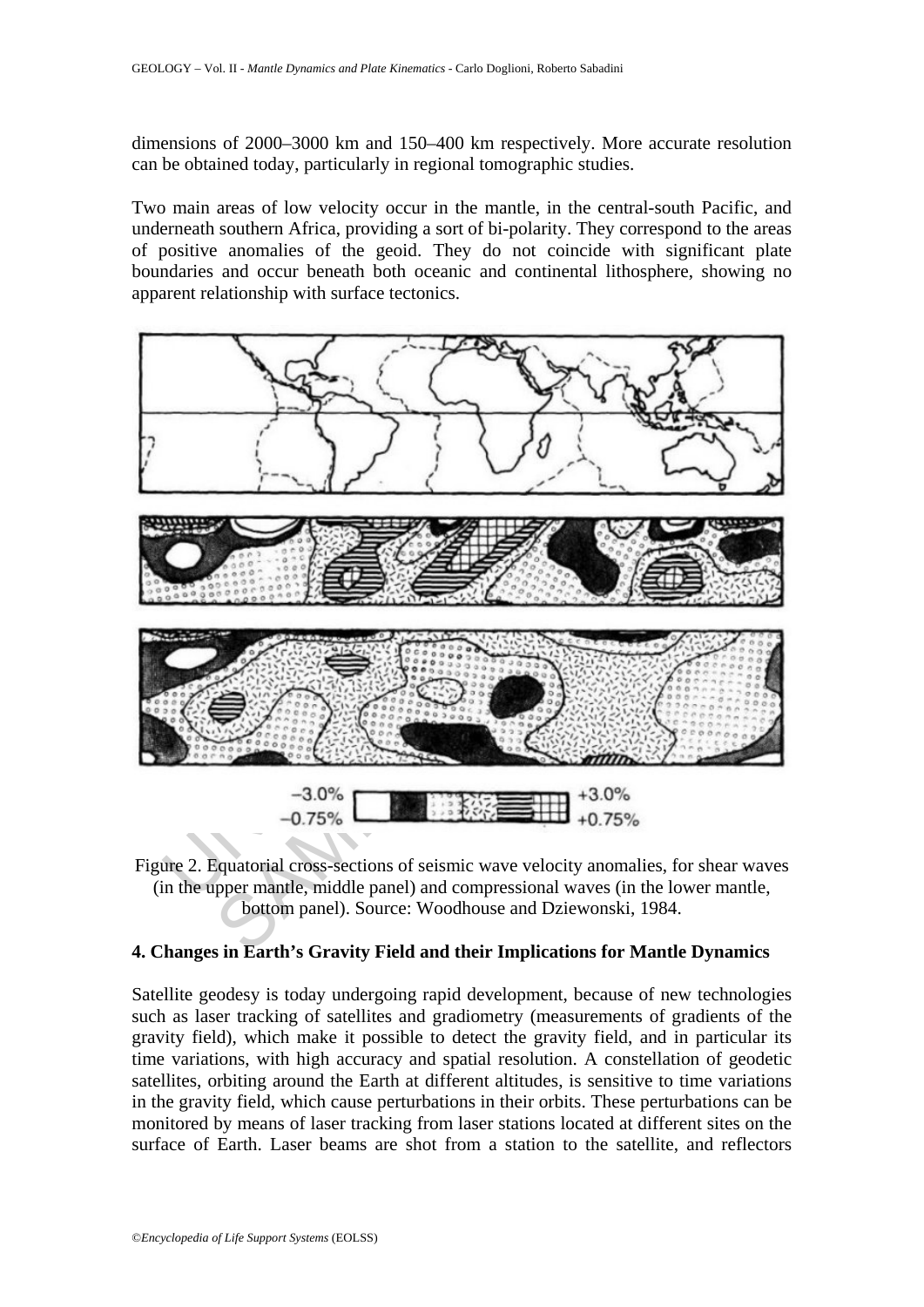mounted on the satellite send back the beam to the station: from the fly time of the laser beam it is possible to measure accurately the position of the satellite with respect to the station, and thus with respect to the Earth. After years of data sampling it is possible to measure the modification of the orbit of the satellite with respect to the Earth, and from the orbit perturbations the changes in the gravity field can be retrieved on the global spatial scale. Changes in the gravity field on a smaller scale are measured nowadays by means of instruments on board the satellites, which are sensitive to the local gradient of gravity.

creases. Seismic tomography presents an essentially static pictual expressions. Seismic tomography presents an essentially static pictual expressions of the processes thought to be involved, carried out allations of the pr Seismic tomography presents an essentially statie picture, but sate<br>sas the capability to sample the ongoing changes in gravity. In orde<br>the physics, the gravity data need to be compared with results to<br>so of the processes The anomalies in the gravity field are ultimately caused by mass anomalies embedded inside the Earth, and their variation over time is related to the ongoing redistribution of mass inside and on the surface of the Earth. Thus it is clear that satellite techniques are today the most powerful tool available for gaining a deep insight into mantle dynamic processes. Seismic tomography presents an essentially static picture, but satellite geodesy has the capability to sample the ongoing changes in gravity. In order to understand the physics, the gravity data need to be compared with results from simulations of the processes thought to be involved, carried out using appropriate mathematical models. Comparison between the two sets of data makes it possible to invert the key parameters that control the geodynamic processes. The mathematical models can be fine-tuned after this data crosscheck, and in principle it should ultimately be possible to use them to predict the evolution over time of the geodynamic processes.

- -

-

TO ACCESS ALL THE **28 PAGES** OF THIS CHAPTER, Visit: http://www.eolss.net/Eolss-sampleAllChapter.aspx

#### **Bibliography**

Anderson D.L. (1989). *Theory of the Earth*. Blackwell, Boston366 pp. [This book provides extensive data on the composition of the Earth.]

Bally A.W. (1983). Seismic expression of structural styles. A picture and work atlas, American Association of Petroleum Geologists, *Studies in Geology*, Tusla, Oklahoma. v. **15**, 3 vols. [This atlas contains a number of seismic examples on the structure of the upper crust.]

Cheng M.K., Shum C.K., and Tapley B.D. (1997). Determination of long-term changes in the Earth's gravity field from satellite laser ranging observations, *Journal of Geophysical Research*, v. **102**, B10, pp. 22,377-22,390. [This presents one of the two sets of observational data retrieved from satellite geodesy and used in Figure 3.]

Devoti R., Luceri V., Sciarretta C., Bianco G., Di Donato G., Vermeersen L.L.A., and Sabadini R. (2001). The SLR secular gravity variations and their impact on the inference of mantle rheology and lithospheric thickness. *Geophysical Research Letters*, v. **28**. 5, pp. 855-858. [This presents one of the two sets of observational data retrieved from satellite geodesy and used in Figure 3; it also presents the methodology to retrieve the viscosity of the mantle from satellite data.]